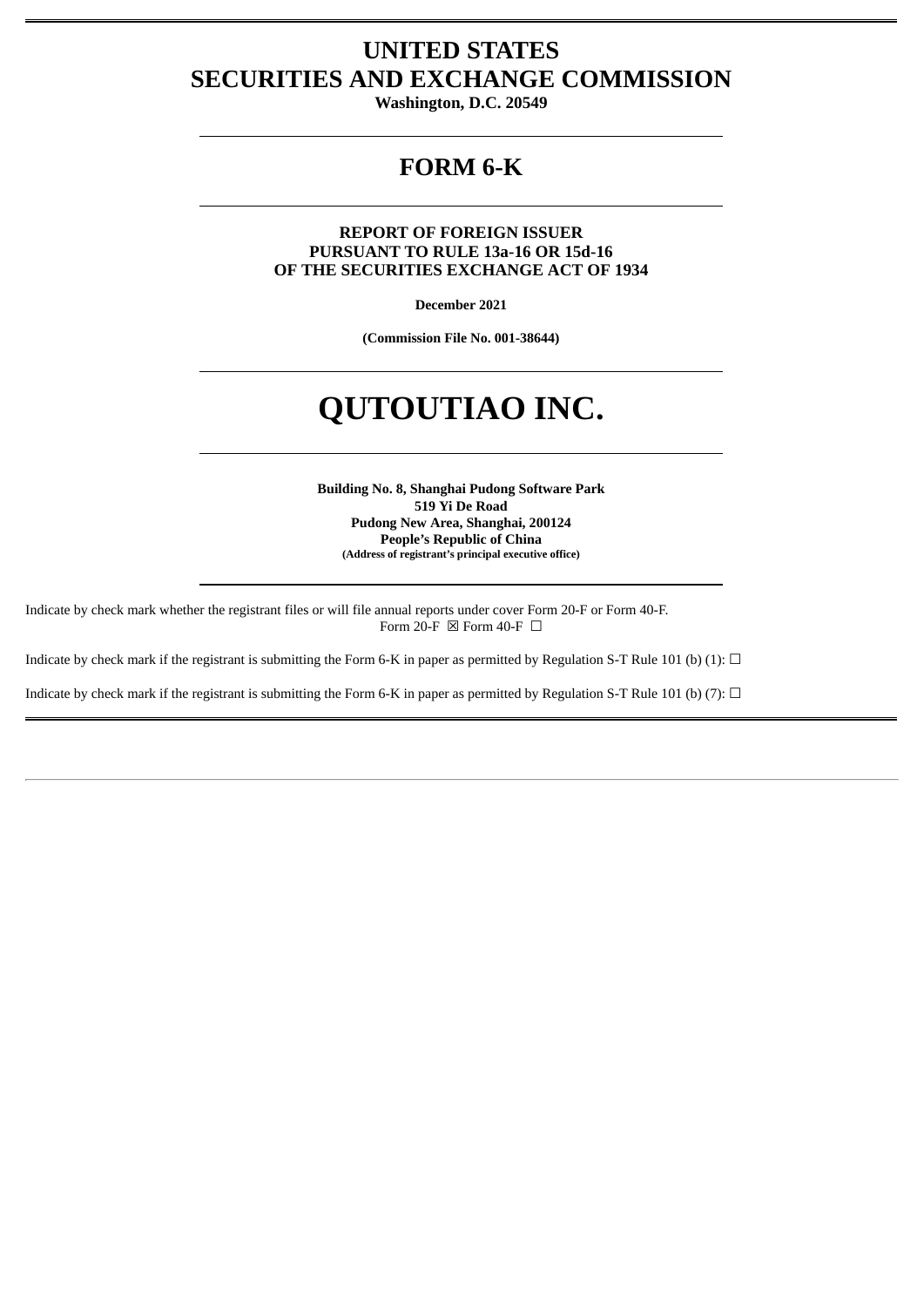#### **EXHIBIT INDEX**

# **Exhibit Description**

99.1 Qutoutiao Inc. Reports Third Quarter 2021 [Unaudited](#page-3-0) Financial Results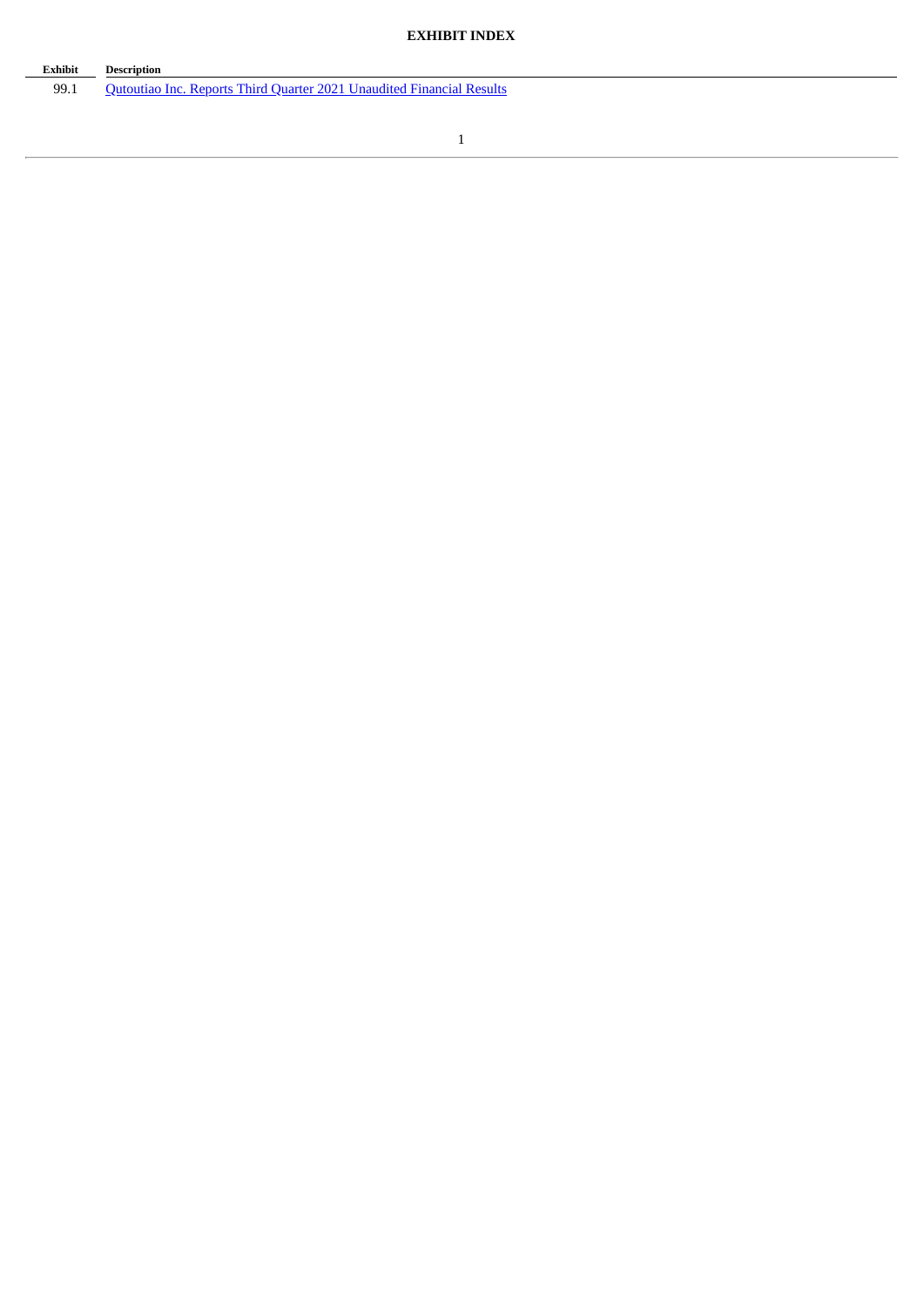#### **SIGNATURES**

Pursuant to the requirements of the Securities Exchange Act of 1934, the registrant has duly caused this report to be signed on its behalf by the undersigned, thereto duly authorized.

#### QUTOUTIAO INC.

| By: | /s/ Xiaolu Zhu                 |
|-----|--------------------------------|
|     | Name: Xiaolu Zhu               |
|     | Title: Chief Financial Officer |

Date: December 21, 2021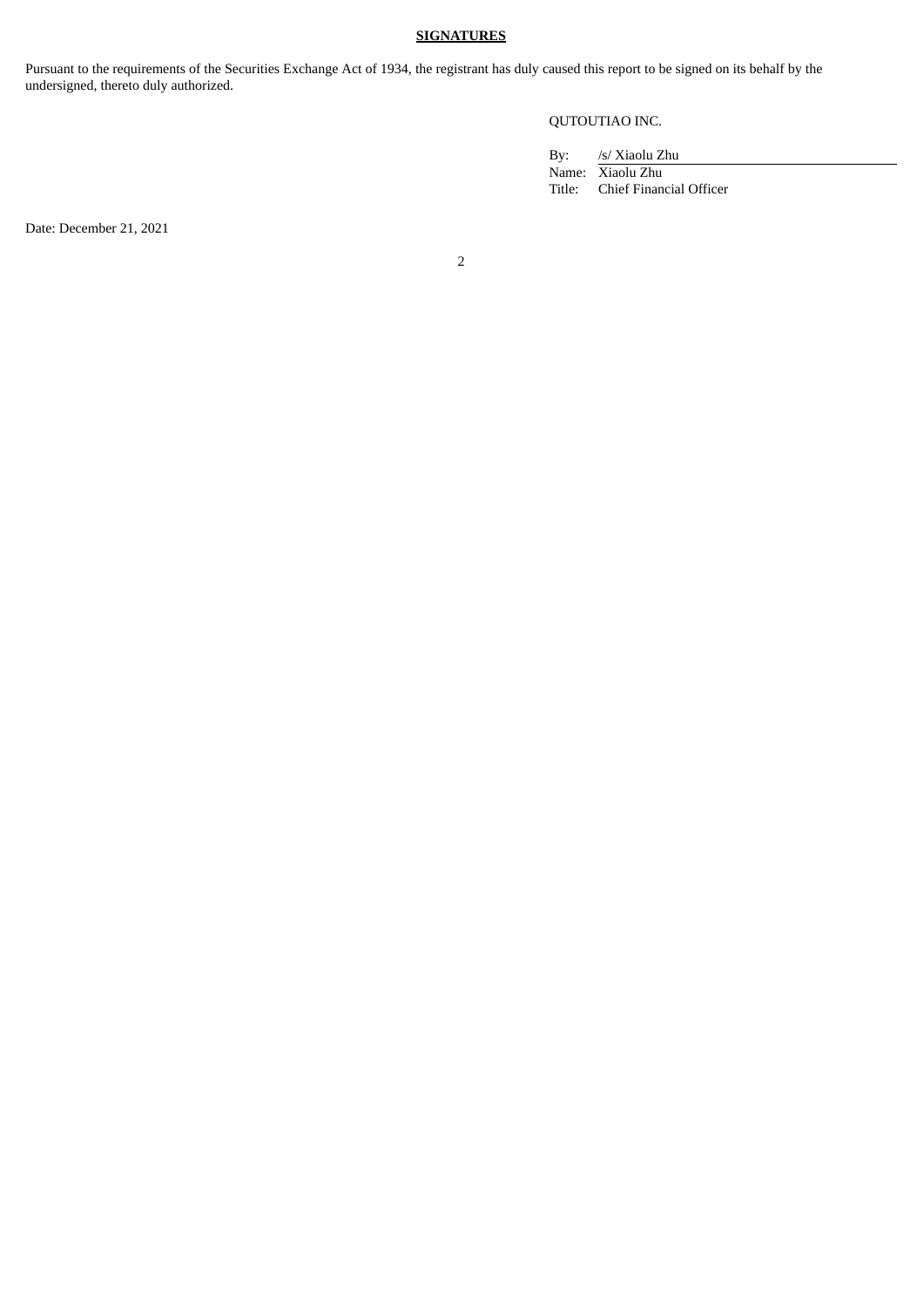#### **Qutoutiao Inc. Reports Third Quarter 2021 Unaudited Financial Results**

<span id="page-3-0"></span>**SHANGHAI**, **China, December 21**, 2021 (GLOBE NEWSWIRE) -- Qutoutiao Inc. ("Qutoutiao", the "Company" or "We") (NASDAQ: QTT), a leading operator of mobile content platforms in China, today announced its unaudited financial results in the third quarter ended September 30, 2021.

#### **Third Quarter 2021 Highlights**

- **Net revenues** was RMB965.5 million (US\$149.8 million), representing a decrease of 14.6% from RMB1,130.0 million in the third quarter of 2020, and a decrease of 19.7% quarter-over-quarter from RMB1,202.0 million in the second quarter of 2021.
- **Net loss** was RMB583.6 million (US\$90.6 million), compared to net loss of RMB269.4 million in the third quarter of 2020 and net loss of RMB209.5 million in the second quarter of 2021. **Net loss margin** was 60.4%, compared to 23.8% in the third quarter of 2020 and 17.4% in the second quarter of 2021.
- **Non-GAAP net loss1** was RMB525.1 million (US\$81.5 million), compared to non-GAAP net loss of RMB131.4 million in the third quarter of 2020 and non-GAAP net loss of RMB186.0 million in the second quarter of 2021. **Non-GAAP net loss margin** was 54.4%, compared to 11.6% in the third quarter of 2020 and 15.5% in the second quarter of 2021.
- **Combined average MAUs2** were 118.5 million, representing a decrease of 1.7% from 120.5 million in the third quarter of 2020; and a decrease of 10.4% from 132.3 million in the second quarter of 2021.
- **Combined average DAUs3** were 26.5 million, representing a decrease of 33.2% from 39.7 million in the third quarter of 2020; and a decrease of 8.9% from 29.1 million in the previous quarter.
- **Average daily time spent per DAU** was 51.9 minutes, compared to 55.3 minutes in the third quarter of 2020 and 47.3 minutes in the second quarter of 2021.

"We have observed challenging macro environment and industry headwinds in the third quarter of 2021," Mr. Eric Siliang Tan, Chairman and Chief Executive Officer of Qutoutiao, commented, "We will focus more on long term sustainability of our business in the coming quarters and years, away from the previous emphasis on growth in the earlier development stages of the company."

#### **Third Quarter 2021 Financial Results**

**Net revenues** in the third quarter of 2021 were RMB965.5 million (US\$149.8 million), a decrease of 14.6% from RMB1,130.0 million in the third quarter of 2020, and a decrease of 19.7% from RMB1,202.0 million in the second quarter of 2021.

*Advertising and marketing revenues* were RMB899.2 million (US\$139.6 million) in the third quarter of 2021, a decrease of 15.4% from RMB1,062.8 million in the third quarter of 2020, primarily due to the tightening regulatory environment in internet and technology sector which, to some extent, resulted in constrained budgets of advertisers.

"Reconciliation of GAAP And Non-GAAP Results" set forth at the end of this press release.

<sup>&</sup>lt;sup>1</sup> For more information on the non-GAAP financial measures, see the section entitled "Use of Non-GAAP Financial Measures" below and the table captioned

<sup>2</sup> "MAUs" refers to the number of unique mobile devices that accessed our relevant mobile application in a given month. "Combined average MAUs" for a particular period is the average of the MAUs for all of our mobile applications in each month during that period;

<sup>3</sup> "DAUs" refers to the number of unique mobile devices that accessed our relevant mobile application on a given day. "Combined average DAUs" for a particular period is the average of the DAUs for all of our mobile applications on each day during that period;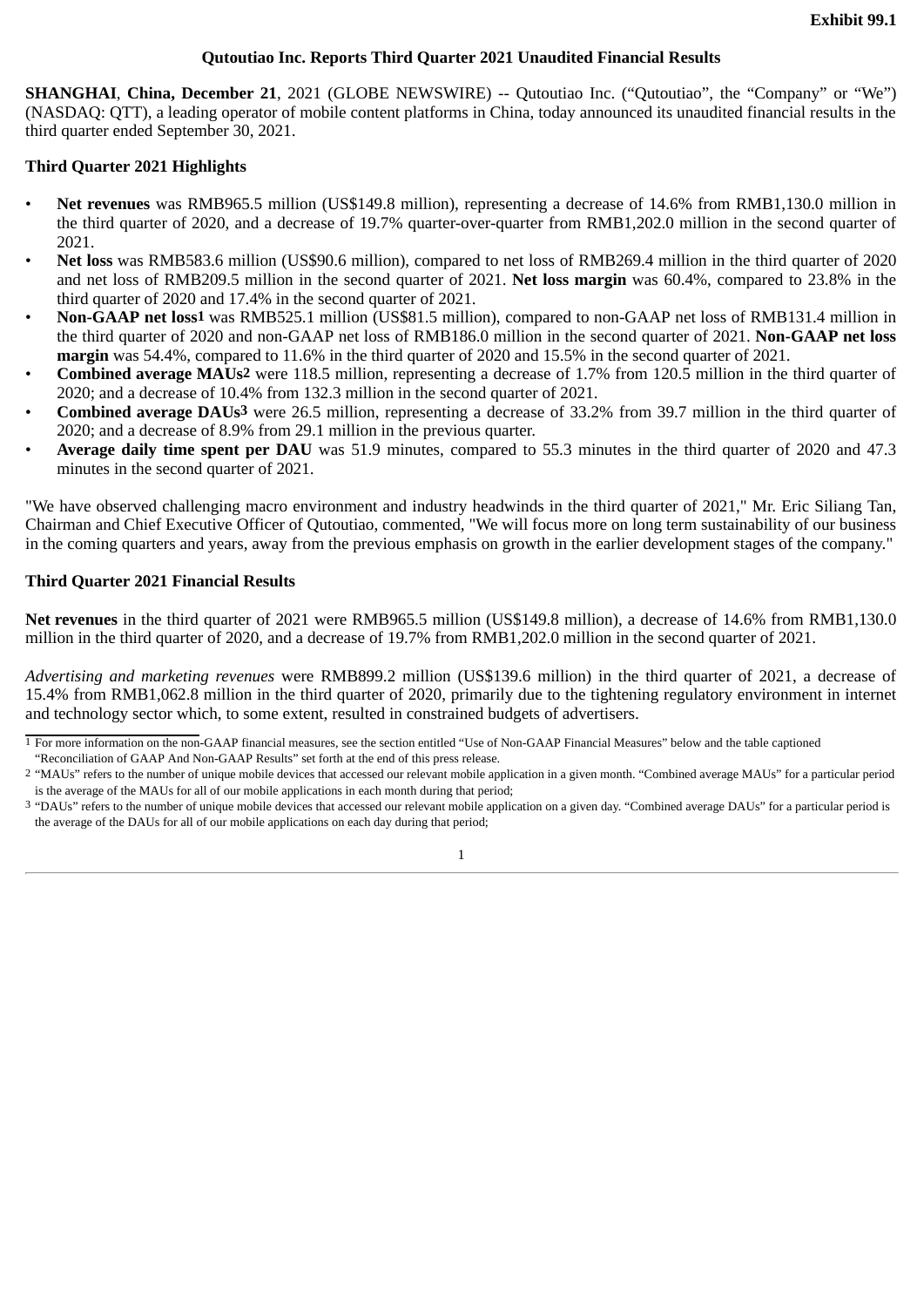*Other revenues* were RMB66.3 million (US\$10.3 million) in the third quarter of 2021, a slight decrease of 1.4% from RMB67.2 million in the third quarter of 2020. The decrease was primarily due to the decrease in revenues from live-streaming and gaming.

**Cost of revenues** were RMB268.6million (US\$41.7 million) in the third quarter of 2021, a decrease of 27.8% from RMB371.8 million in the third quarter of 2020, primarily attributable to decreases in IT infrastructure costs, integrated marketing service costs which are in line with the decrease in integrated marketing service revenues; costs related to live-streaming revenue sharing and compensation expenses; the decrease was partially offset by an increase in Midu Novels content and license fee due to the expansion in Midu Novels and the Company's ongoing investment in improving content quality.

**Gross profit** was RMB696.9 million (US\$108.2 million) in the third quarter of 2021, a decrease of 8.1% from RMB758.3 million in the third quarter of 2020. **Gross margin** was 72.2%, compared to 67.1% in the third quarter of 2020.

**Research and development expenses** were RMB140.0 million (US\$21.7 million) in the third quarter of 2021, a decrease of 42.4% from RMB243.1 million in the third quarter of 2020 primarily due to a reduction in overall research and development headcount and consequentially the decrease in compensation expenses, including share-based compensations.

**Sales and marketing expenses** were RMB980.7 million (US\$152.2 million) in the third quarter of 2021, an increase of 39.8% from RMB701.5 million in the third quarter of 2020. Sales and marketing expenses as a percentage of net revenues were 101.6% in the third quarter of 2021, compared to 62.1% in the third quarter of 2020 and 75.0% in the second quarter of 2021, primarily due to the expansion of Midu Novels.

*User engagement expenses* were RMB161.8 million (US\$25.1 million) in the third quarter of 2021, representing a decrease of 38.9% year-over-year and a decrease of 4.5% quarter-over-quarter. User engagement expenses per DAU per day were RMB 0.07 in the third quarter of 2021, compared to RMB0.07 in the third quarter of 2020 and RMB0.06 in the second quarter of 2021. The year-over-year decrease of user engagement expenses was primarily due to the decrease in DAU as well as the Company's ongoing efforts in optimizing its loyalty program and enhancing content algorithm facilitated by the Company's AI platform that aims to match the content more precisely with users' personalized needs.

*User acquisition expenses* were RMB757.3 million (US\$117.5 million) in the third quarter of 2021, an increase of 96.2% yearover-year and an increase of 10.5% quarter-over-quarter. User acquisition expenses consist of the costs of both word-of-mouth referrals and third-party marketing. The year-over-year increase was primarily due to the expansion of Midu Novels. User acquisition expenses per new installed user4 in the third quarter of 2021 were RMB7.30, compared to RMB5.73 in the third quarter of 2020 and RMB7.29 in the second quarter of 2021.

*Other sales and marketing expenses* were RMB61.6 million (US\$9.6 million) in the third quarter of 2021, increasing 21.0% yearover-year from RMB50.9 million in the third quarter of 2020.

<sup>&</sup>lt;sup>4</sup> "New installed user" refers to the aggregate number of unique mobile devices that have downloaded and launched our relevant mobile applications at least once.

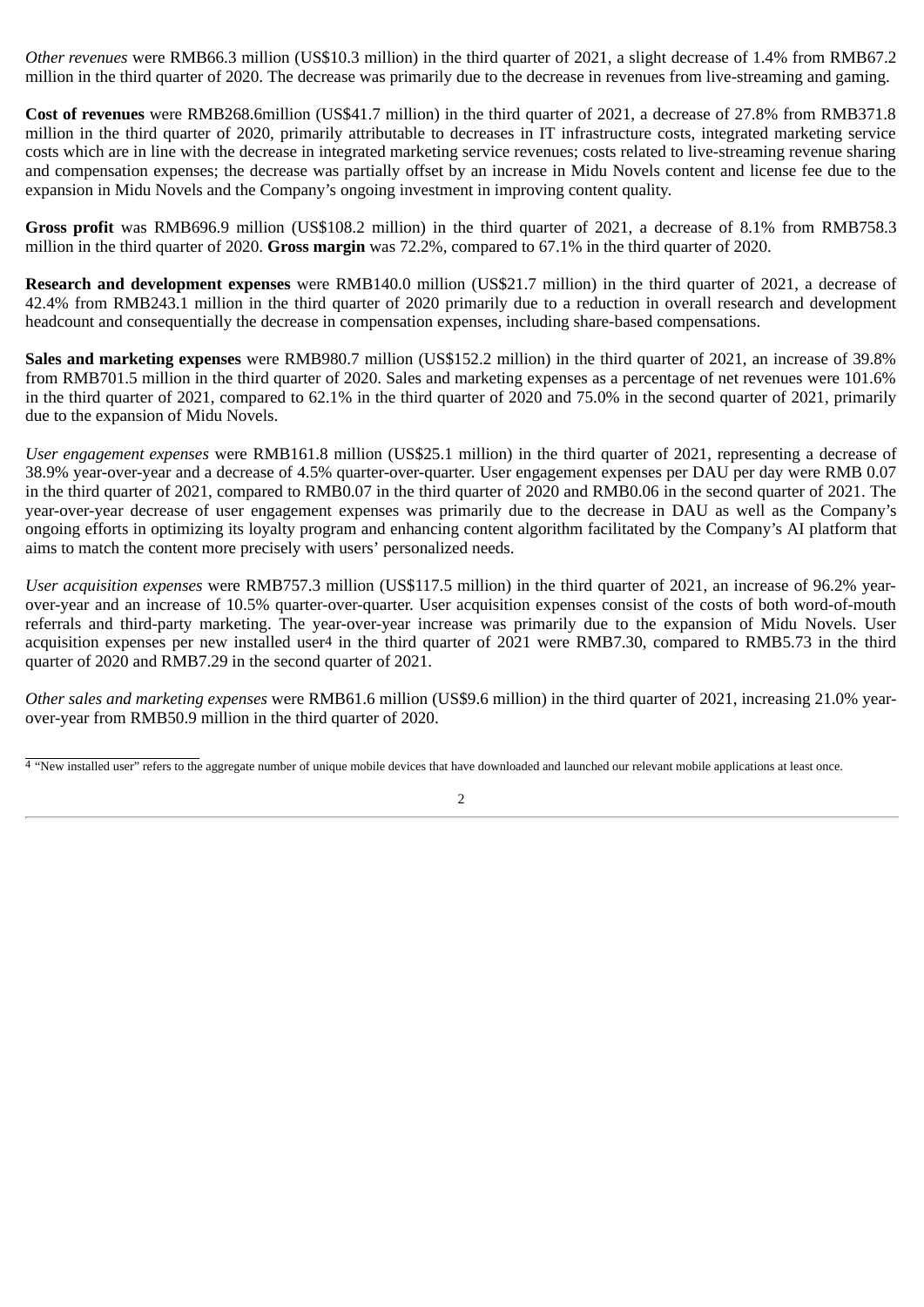**General and administrative expenses** were RMB174.3 million (US\$27.0 million) in the third quarter of 2021, an increase of 103.9% from RMB85.5 million in the third quarter of 2020, mainly due to an additional expected credit loss provision of RMB133.8 million recorded in the third quarter of 2021 under ASC 326, Measurement of Credit Losses on Financial Instruments. The increase was partially offset by a decrease in share-based compensations.

**Loss from operations** was RMB574.2 million (US\$89.1 million) in the third quarter of 2021, compared to RMB247.9 million in the third quarter of 2020. **Operating loss margin** was 59.5%, compared to 21.9% in the third quarter of 2020.

**Non-operating loss** was RMB8.3 million (US\$1.3 million) in the third quarter of 2021, which mainly included net interest expenses of RMB8.1 million. Non-operating income was RMB14.1 million in the previous quarter, mainly due to a third party's investment in one of the Company's subsidiaries and generated a deconsolidation and a related disposal gain of RMB23.1 million. Non-operating loss for the third quarter of 2020 was RMB23.6 million, which mainly included a net interest expenses of RMB8.0 million as well as RMB15.4 million loss associated with fair value changes on long-term investments.

**Non-GAAP loss from operations** was RMB515.7 million (US\$80.0 million) in the third quarter of 2021, compared to RMB109.9 million in the third quarter of 2020.

**Non-GAAP operating loss margin** was 53.4% in the third quarter of 2021, compared to 9.7% in the third quarter of 2020.

**Net loss** was RMB583.6 million (US\$90.6 million) in the third quarter of 2021, compared to RMB269.4 million in the third quarter of 2020. **Net loss margin** was 60.4%, compared to 23.8% in the third quarter of 2020.

**Non-GAAP net loss** was RMB525.1 million (US\$81.5 million) in the third quarter of 2021, compared to RMB131.4 million in the third quarter of 2020. **Non-GAAP net loss margin** was 54.4%, compared to 11.6% in the third quarter of 2020.

**Net loss attributable to Qutoutiao Inc.'s ordinary shareholders** was RMB611.1 million (US\$94.8 million) in the third quarter of 2021, compared to RMB281.4 million in the third quarter of 2020.

**Non-GAAP net loss attributable to Qutoutiao Inc.'s ordinary shareholders** was RMB552.6 million (US\$85.8 million) in the third quarter of 2021, compared to RMB143.4 million in the third quarter of 2020.

**Basic and diluted net loss per American Depositary Share ("ADS")** was RMB20.10 (US\$3.12) in the third quarter of 2021. **Non-GAAP basic and diluted net loss per ADS** was RMB18.18 (US\$2.82) in the third quarter of 2021.

On December 2, 2021, the Company announced a plan to change the ratio of its ADSs to its Class A ordinary shares (the "ADS Ratio"), par value US\$0.0001 per share, from the then ADS Ratio of four (4) ADSs to one (1) Class A ordinary share to a new ADS Ratio of two (2) ADSs to five (5) Class A ordinary shares. The change in the ADS Ratio was effective on December 10, 2021. For Qutoutiao's ADS holders, the change in the ADS Ratio had the same effect as a one-for-ten reverse ADS split. For all the periods presented, basic and diluted loss per ADS assuming the change of ADS ratio from a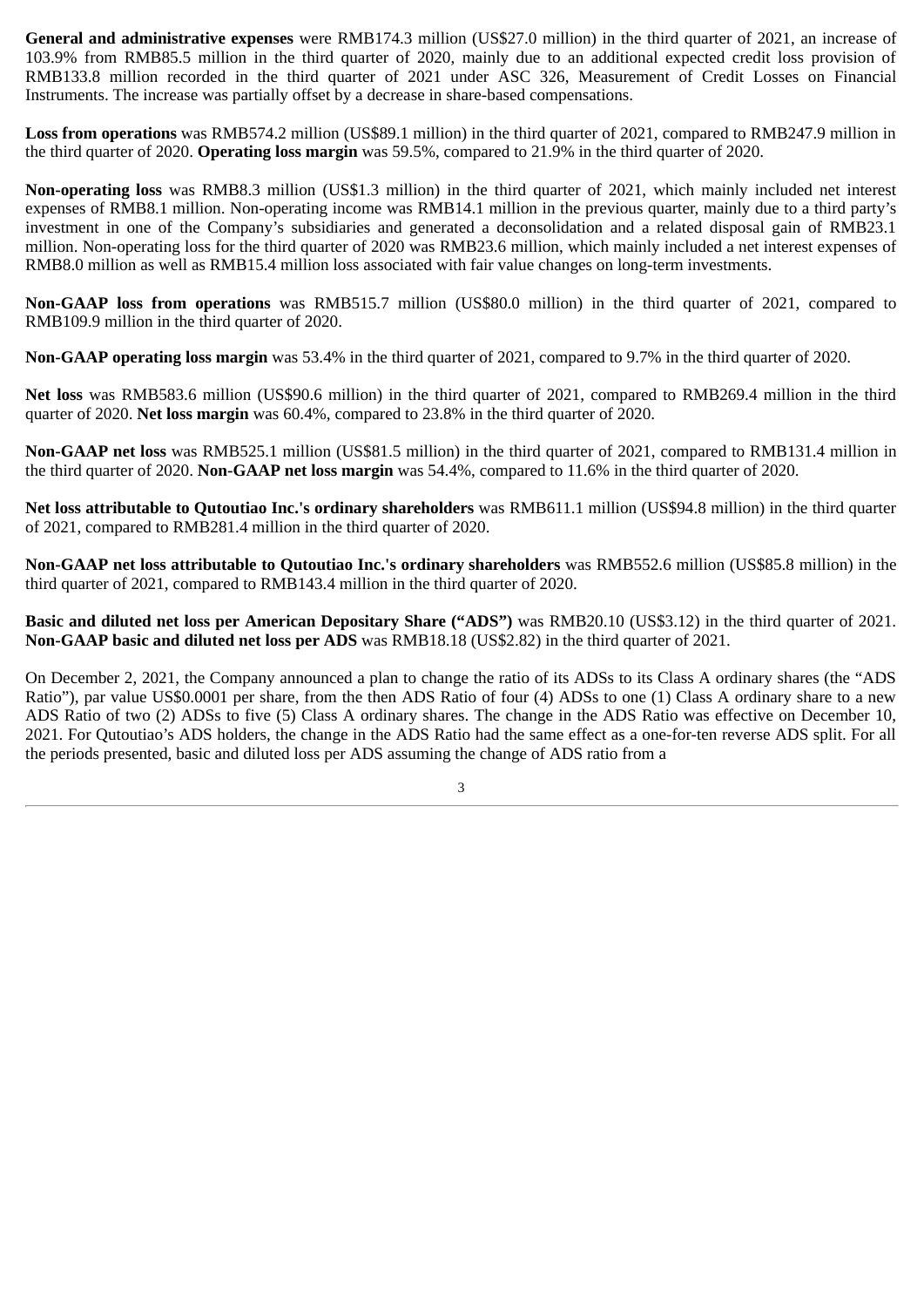ratio of four ADSs to one Class A ordinary share to a new Ratio of two ADSs to five Class A ordinary shares occurred at the beginning of the earliest period presented.

#### **Balance Sheet**

As of September 30, 2021, the Company had cash, cash equivalents, restricted cash and short-term investments of RMB862.3 million (US\$133.8 million), compared to RMB985.8 million as of December 31, 2020.

The Group has incurred accumulated and recurring losses from operations, and cash outflows from operating activities. In addition, the Convertible Loan which the Company issued with principal amounting to US\$171.1 million (RMB1,109.3 million) will mature in April 2022 and has been classified as a current liability as of September 30, 2021.

The Group's ability to continue as a going concern is dependent on management's ability to successfully execute its business plans, which include adjusting the pace of its operation expansion, optimizing business operation strategy and controlling operating costs and expenses to improve the operating cash flows, and the Company's ability to repay the Convertible Loan upon maturity. There is uncertainty regarding the execution of the business plans and the repayment of the Convertible Loan upon maturity, which raises substantial doubt about the Group's ability to continue as a going concern. The third quarter 2021 unaudited financial information does not include any adjustment that is reflective of this uncertainty.

#### **Business Outlook**

For the fourth quarter of 2021, the Company expects group net revenues to be between RMB850 million to RMB900 million.

#### **Conference Call**

Qutoutiao's management will host an earnings conference call at 8:00 A.M. U.S. Eastern Time on December 21, 2021 (9:00 P.M. Beijing/Hong Kong time on December 21, 2021).

Please register in advance of the conference call using the link provided below. Upon registering, you will be provided with participant dial-in numbers, Direct Event passcode and unique registrant ID by email.

#### **Preregistration Information**

Participants can register for the conference call by navigating to http://apac.directeventreg.com/registration/event/7685614 at least 15 minutes prior to the scheduled call start time.

Please dial-in at least 10 minutes before the scheduled start time of the earnings call and enter the Direct Event Passcode and Registrant ID as instructed to connect to the call.

A replay of the conference call will be accessible approximately two hours after the conclusion of the call until 07:59 A.M. U.S Eastern Time on December 29, 2021, by dialing the following telephone numbers: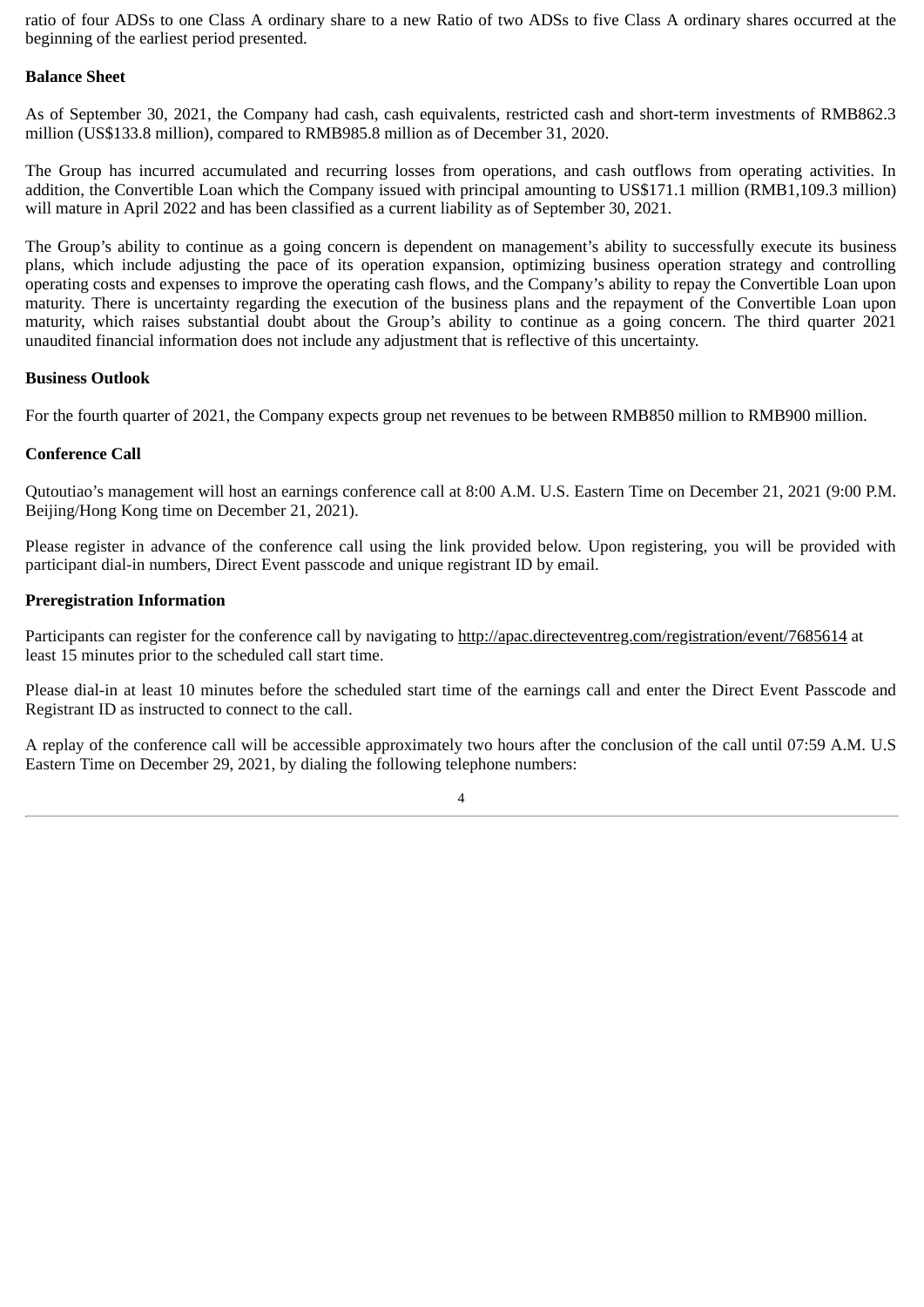| <b>United States:</b> | $+1 - 646 - 254 - 3697$ |
|-----------------------|-------------------------|
| International:        | $+61-2-8199-0299$       |
| Hong Kong:            | +852-3051-2780          |
| China:                | 400-632-2162            |
| Replay Access Code:   | 7685614                 |

#### **About Qutoutiao Inc.**

Qutoutiao Inc. operates innovative and fast-growing mobile content platforms in China with a mission to bring fun and value to its users. The eponymous flagship mobile application, *Qutoutiao*, meaning "fun headlines" in Chinese, applies artificial intelligence-based algorithms to deliver customized feeds of articles and short videos to users based on their unique profiles, interests and behaviors. *Qutoutiao* has attracted a large group of loyal users, many of whom are from lower-tier cities in China. They enjoy *Qutoutiao*'s fun and entertainment-oriented content as well as its social-based user loyalty program. Launched in May 2018, *Midu Novels* is a pioneer in offering free literature supported by advertising and has grown rapidly to become a leading player in the online literature industry. The Company will continue to bring more exciting products to users through innovation, and strive towards creating a leading global online content ecosystem.

For more information, please visit: https://ir.qutoutiao.net.

#### **Use of Non-GAAP Financial Measures**

We use non-GAAP profit or loss from operations, non-GAAP operating profit or loss margin, non-GAAP net profit loss, non-GAAP net profit or loss margin, non-GAAP net profit or loss attributable to Qutoutiao Inc.'s ordinary shareholders and non-GAAP basic and diluted net profit or loss per ADS, which are non-GAAP financial measures, in evaluating our operating results and for financial and operational decision-making purposes. Each of these non-GAAP financial measures represents the corresponding GAAP financial measure before share-based compensation expenses. We believe that such non-GAAP financial measures help identify underlying trends in our business that could otherwise be distorted by the effect of such share-based compensation expenses that we include in cost of revenues, total operating expenses and net loss. We believe that all such non-GAAP financial measures also provide useful information about our operating results, enhance the overall understanding of our past performance and future prospects and allow for greater visibility with respect to key metrics used by our management in its financial and operational decision-making.

The non-GAAP financial measures are not defined under U.S. GAAP and are not presented in accordance with U.S. GAAP. They should not be considered in isolation or construed as alternatives to net loss or any other measure of performance prepared in accordance with U.S. GAAP or as an indicator of our operating performance. We mitigate these limitations by reconciling the non-GAAP financial measures to the most comparable U.S. GAAP performance measures, all of which should be considered when evaluating our performance. For more information on these non-GAAP financial measures, please see the table captioned "Reconciliations of GAAP and Non-GAAP Results" set forth at the end of this press release.

#### **Exchange Rate Information**

This announcement contains translations of certain RMB amounts into U.S. dollars at a specified rate solely for the convenience of the reader. Unless otherwise noted, all translations from RMB to U.S.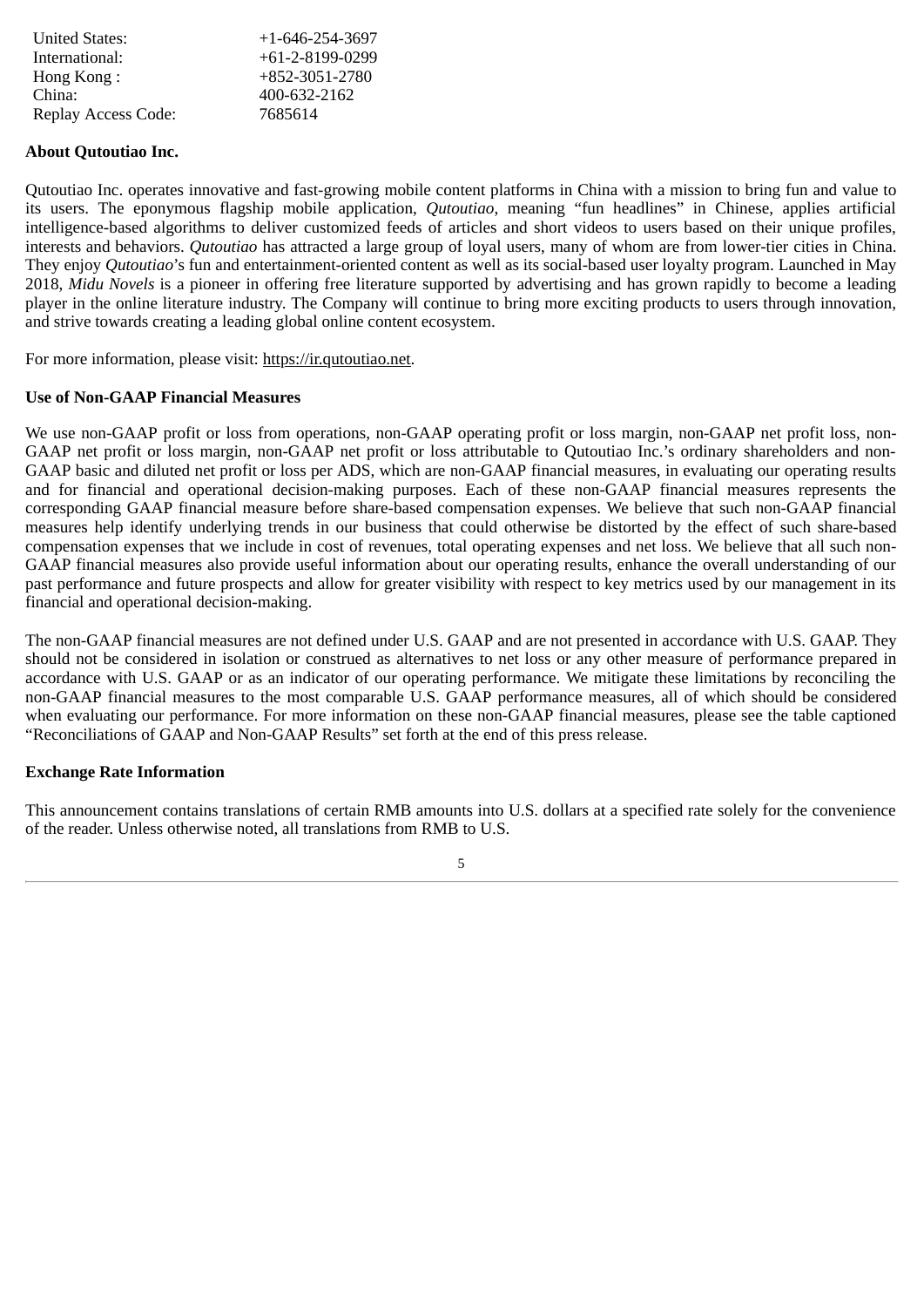dollars are made at a rate of RMB6.4434 to US\$1.00, the rate in effect as of September 30, 2021 as set forth in the H.10 statistical release of the Federal Reserve Board. The Company makes no representation that the RMB or US\$ amounts referred could be converted into US\$ or RMB, as the case may be, at any particular rate or at all.

#### **Safe Harbor Statement**

This announcement contains forward-looking statements. These statements are made under the "safe harbor" provisions of the United States Private Securities Litigation Reform Act of 1995. These forward-looking statements can be identified by terminology such as "will," "expects," "anticipates," "future," "intends," "plans," "believes," "estimates" and similar statements. Statements that are not historical facts, including statements about Qutoutiao's beliefs, plans and expectations, are forwardlooking statements. Among other things, the "Business Outlook" section and quotations from management in this announcement, contain forward-looking statements. Forward-looking statements involve inherent risks and uncertainties. A number of factors could cause actual results to differ materially from those contained in any forward-looking statement, including but not limited to the following: Qutoutiao's strategies; Qutoutiao's future business development, financial condition and results of operations; Qutoutiao's ability to retain and increase the number of users and provide quality content; competition in the mobile content platform industry; Qutoutiao's ability to manage its costs and expenses; the future developments of the COVID-19 outbreak; general economic and business conditions globally and in China; and assumptions underlying or related to any of the foregoing. Further information regarding these and other risks is included in Qutoutiao's filings with the SEC. All information provided in this press release is as of the date of this press release, and Qutoutiao does not undertake any obligation to update any forwardlooking statement, except as required under applicable law.

#### **For investor and media inquiries, please contact:**

Qutoutiao Inc. Investor Relations Tel: +86-21-5889-0398 E-mail: ir@qutoutiao.net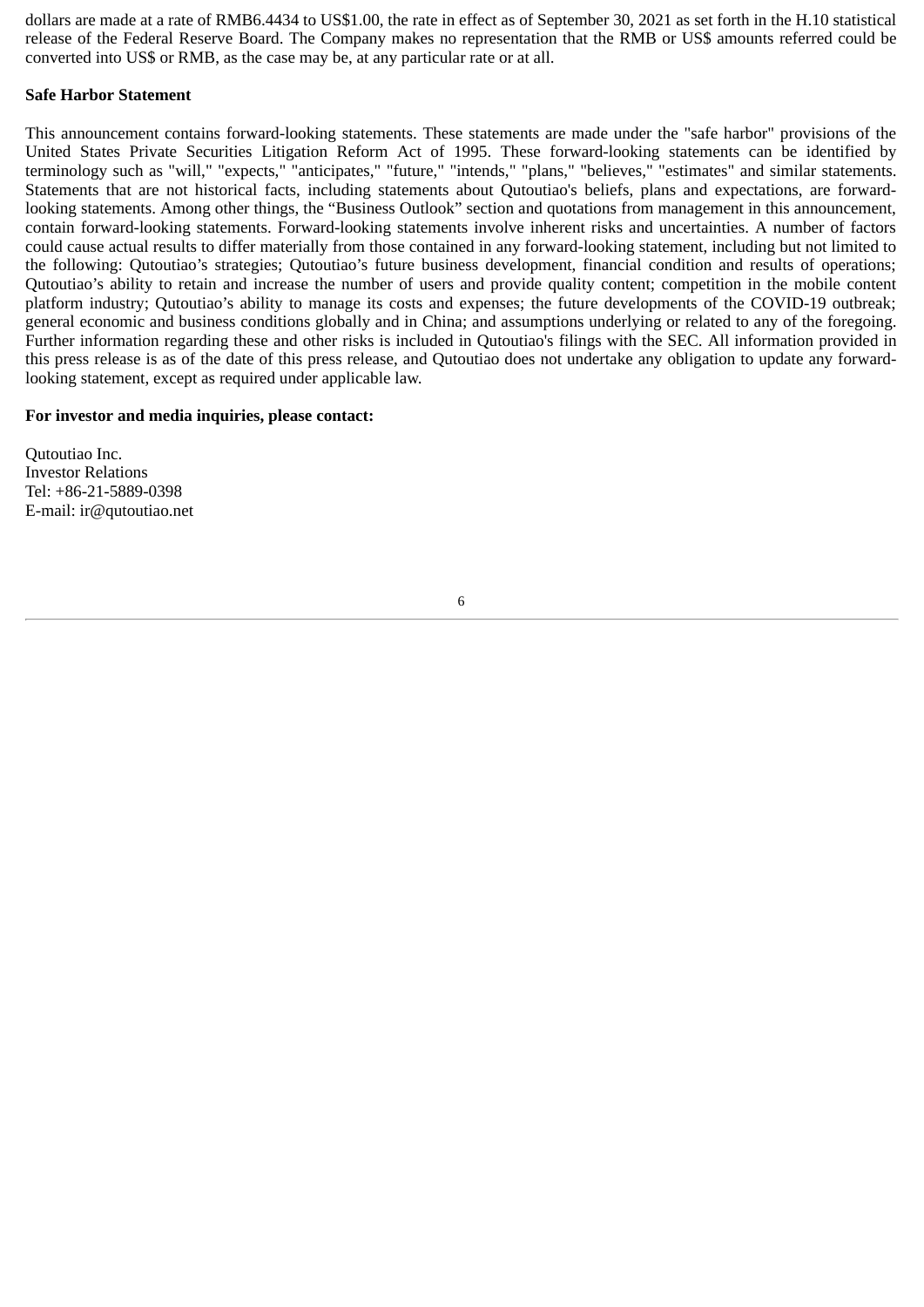## **QUTOUTIAO INC. UNAUDITED CONDENSED CONSOLIDATED BALANCE SHEETS**

(All amounts in thousand RMB, or otherwise noted)

|                                                                                   | As of December 31,<br>2020 | As of September 30,<br>2021 |
|-----------------------------------------------------------------------------------|----------------------------|-----------------------------|
| <b>ASSETS</b>                                                                     |                            |                             |
| Current assets:                                                                   |                            |                             |
| Cash and cash equivalents                                                         | 494,475                    | 221,164                     |
| Restricted cash                                                                   | 100,316                    | 36,500                      |
| Short-term investments                                                            | 391,033                    | 604,683                     |
| Accounts receivable, net                                                          | 737,789                    | 831,838                     |
| Amount due from related parties                                                   | 383,594                    | 313,547                     |
| Prepayments and other current assets                                              | 365,109                    | 208,150                     |
| <b>Total current assets</b>                                                       | 2,472,316                  | 2,215,882                   |
| Non-current assets:                                                               |                            |                             |
| Accounts receivables, non-current                                                 | 54,639                     |                             |
| Long-term Investments                                                             | 82,889                     | 88,177                      |
| Property and equipment, net                                                       | 17,213                     | 15,142                      |
| Intangible assets                                                                 | 83,123                     | 179,652                     |
| Goodwill                                                                          | 7,268                      | 7,268                       |
| Right-of-use assets, net                                                          | 50,319                     | 28,609                      |
| Other non-current assets                                                          | 148,091                    | 5,111                       |
| <b>Total non-current assets</b>                                                   | 443,542                    | 323,959                     |
| <b>Total assets</b>                                                               | 2,915,858                  | 2,539,841                   |
| LIABILITIES, REDEEMABLE NON-CONTROLLING INTEREST AND SHAREHOLDERS' EQUITY         |                            |                             |
| Current liabilities:                                                              |                            |                             |
| Short-term borrowings                                                             | 70,000                     |                             |
| Accounts payable                                                                  | 448,981                    | 409,629                     |
| Amount due to related parties                                                     | 22,477                     | 8,465                       |
| Registered users' loyalty payable                                                 | 72,627                     | 66,607                      |
| Advance from customers and deferred revenue                                       | 140,776                    | 139,707                     |
|                                                                                   |                            |                             |
| Salary and welfare payable                                                        | 149,704                    | 85,371                      |
| Tax payable                                                                       | 97,144                     | 34,893                      |
| Lease liabilities, current                                                        | 20,760                     | 12,346                      |
| Accrued liabilities related to users' loyalty programs                            | 100,088                    | 97,660                      |
| Accrued liabilities and other current liabilities                                 | 763,433                    | 1,410,756                   |
| Convertible loan - current                                                        |                            | 1,194,254                   |
| <b>Total current liabilities</b>                                                  | 1,885,990                  | 3,459,688                   |
| Lease liabilities, non-current                                                    | 23,756                     | 15,018                      |
| Convertible loan                                                                  | 1,174,868                  |                             |
| Deferred tax liabilities                                                          | 18,825                     | 2,381                       |
| Other non-current liabilities                                                     | 4,256                      | 17,023                      |
| <b>Non-current liabilities</b>                                                    | 1,221,705                  | 34,422                      |
| <b>Total liabilities</b>                                                          | 3,107,695                  | 3,494,110                   |
| Total redeemable non-controlling interests                                        | 1,093,526                  | 1,165,802                   |
| Shareholders' deficit                                                             |                            |                             |
| Ordinary shares                                                                   | 47                         | 48                          |
| Treasury stock                                                                    | (142, 229)                 | (142, 229)                  |
| Additional paid-in capital                                                        | 4,784,315                  | 4,959,993                   |
| Accumulated other comprehensive income                                            | 84,320                     | 96,680                      |
| Accumulated deficit                                                               | (6,007,227)                | (7,029,415)                 |
| Total Qutoutiao Inc. shareholders' deficit                                        | (1,280,774)                | (2, 114, 923)               |
| Non-controlling interests                                                         | (4,589)                    | (5, 148)                    |
| <b>Total deficit</b>                                                              | (1,285,363)                | (2,120,071)                 |
| Total liabilities, redeemable non-controlling interests and shareholders' deficit | 2,915,858                  | 2,539,841                   |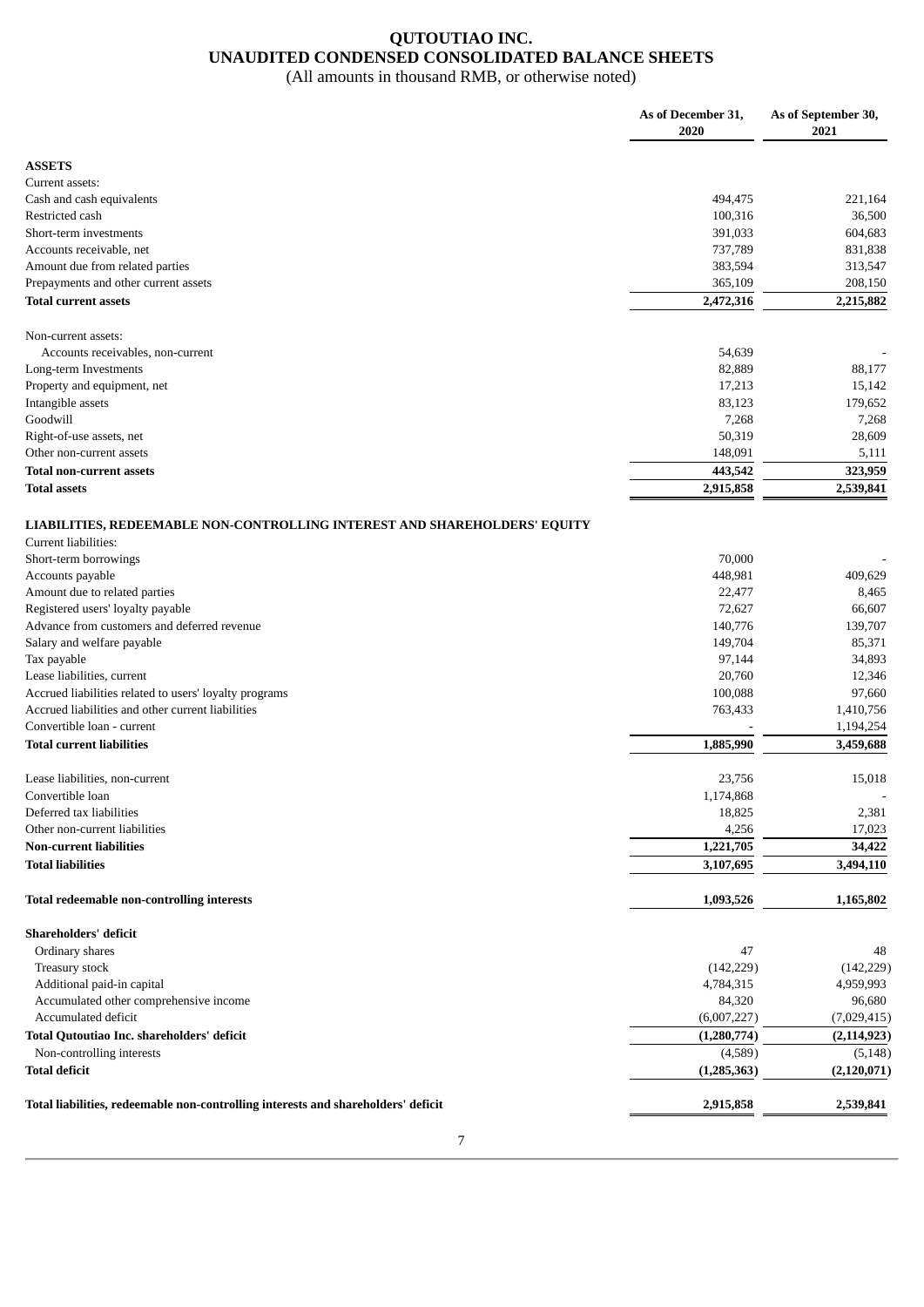### **QUTOUTIAO INC. UNAUDITED CONDENSED CONSOLIDATED STATEMENTS OF OPERATIONS**

(All amounts in thousand RMB, except ADS data, or otherwise noted)

|                                                                                               | For the three months ended |               | For the nine months ended |              |              |
|-----------------------------------------------------------------------------------------------|----------------------------|---------------|---------------------------|--------------|--------------|
|                                                                                               | September 30               | June 30       | September 30              | September 30 | September 30 |
|                                                                                               | 2020                       | 2021          | 2021                      | 2020         | 2021         |
| Advertising and marketing revenues                                                            | 1,062,767                  | 1,141,370     | 899,215                   | 3,804,897    | 3,268,618    |
| Other revenues                                                                                | 67,245                     | 60,604        | 66,297                    | 177,907      | 189,848      |
| <b>Net revenues</b>                                                                           | 1,130,012                  | 1,201,974     | 965,512                   | 3,982,804    | 3,458,466    |
| Cost of revenues                                                                              | (371,756)                  | (327, 734)    | (268, 578)                | (1,232,726)  | (977, 588)   |
| <b>Gross profit</b>                                                                           | 758,256                    | 874,240       | 696,934                   | 2,750,078    | 2,480,878    |
| <b>Operating expenses:</b>                                                                    |                            |               |                           |              |              |
| Research and development expenses                                                             | (243, 119)                 | (136, 173)    | (140, 014)                | (748, 182)   | (462, 870)   |
| Sales and marketing expenses                                                                  | (701, 460)                 | (901, 273)    | (980, 714)                | (2,701,300)  | (2,682,680)  |
| General and administrative expenses                                                           | (85, 459)                  | (93, 442)     | (174, 258)                | (298, 427)   | (369, 310)   |
| Total operating expenses                                                                      | (1,030,038)                | (1, 130, 888) | (1,294,986)               | (3,747,909)  | (3,514,860)  |
|                                                                                               |                            |               |                           |              |              |
| Other operating income                                                                        | 23,846                     | 32,717        | 23,883                    | 55,753       | 88,528       |
| <b>Loss from Operations</b>                                                                   | (247, 936)                 | (223, 931)    | (574, 169)                | (942, 078)   | (945, 454)   |
| Investment income/ (expenses), net                                                            | (14,267)                   | (4, 133)      | 705                       | (51,778)     | (763)        |
| Interest expense, net                                                                         | (7,959)                    | (8,065)       | (8, 107)                  | (18,272)     | (23, 976)    |
| Foreign exchange related gain/(loss), net                                                     | (2,815)                    | 3,142         | (2)                       | (5,612)      | 327          |
| Other income/(expense), net                                                                   | 1,457                      | 23,198        | (918)                     | (6,276)      | 28,328       |
| Non-operating income / (loss)                                                                 | (23, 584)                  | 14,142        | (8, 322)                  | (81, 938)    | 3,916        |
| Loss before provision for income taxes                                                        | (271, 520)                 | (209, 789)    | (582, 491)                | (1,024,016)  | (941, 538)   |
| Income tax benefits/ (expense), net                                                           | 2,081                      | 296           | (576)                     | 658          | (56)         |
| Equity method loss of affiliate companies                                                     |                            |               | (581)                     |              | (581)        |
| <b>Net loss</b>                                                                               | (269, 439)                 | (209, 493)    | (583, 648)                | (1,023,358)  | (942, 175)   |
| Net loss attributable to non-controlling interests                                            | 161                        | 175           | 214                       | 478          | 559          |
| Net loss attributable to Qutoutiao Inc.                                                       | (269, 278)                 | (209, 318)    | (583, 434)                | (1,022,880)  | (941, 616)   |
| Accretion to convertible redeemable preferred shares redemption value of a                    |                            |               |                           |              |              |
| subsidiary                                                                                    | (12, 153)                  | (26,748)      | (27, 698)                 | (36, 335)    | (80, 572)    |
| Net loss attributable to Qutoutiao Inc.'s                                                     |                            |               |                           |              |              |
| ordinary shareholders                                                                         | (281, 431)                 | (236,066)     | (611, 132)                | (1,059,215)  | (1,022,188)  |
| <b>Net loss</b>                                                                               | (269, 439)                 | (209, 493)    | (583, 648)                | (1,023,358)  | (942, 175)   |
| Other comprehensive income/(loss):<br>Foreign currency translation adjustment, net of nil tax | 50,225                     | 32,075        | (6, 727)                  | 34,287       | 12,360       |
| <b>Total comprehensive loss</b>                                                               | (219, 214)                 | (177, 418)    | (590, 375)                | (989, 071)   | (929, 815)   |
| Comprehensive loss attributable to                                                            |                            |               |                           |              |              |
| non-controlling interests                                                                     | 161                        | 175           | 214                       | 478          | 559          |
| Comprehensive loss attributable to<br>Qutoutiao Inc.                                          | (219, 053)                 | (177, 243)    | (590, 161)                | (988, 593)   | (929, 256)   |
|                                                                                               |                            |               |                           |              |              |
| <b>Net loss per ADS:</b>                                                                      |                            |               |                           |              |              |
| - Basic and diluted                                                                           | (9.61)                     | (7.79)        | (20.10)                   | (36.82)      | (33.81)      |
| Weighted average number of ADS used in computing basic and diluted                            |                            |               |                           |              |              |
| earnings per ADS(Note):                                                                       |                            |               |                           |              |              |
| - Basic                                                                                       | 29,299,044                 | 30,322,062    | 30,404,904                | 28,770,410   | 30,228,917   |
| - Diluted                                                                                     | 29,299,044                 | 30,322,062    | 30,404,904                | 28,770,410   | 30,228,917   |
|                                                                                               | 8                          |               |                           |              |              |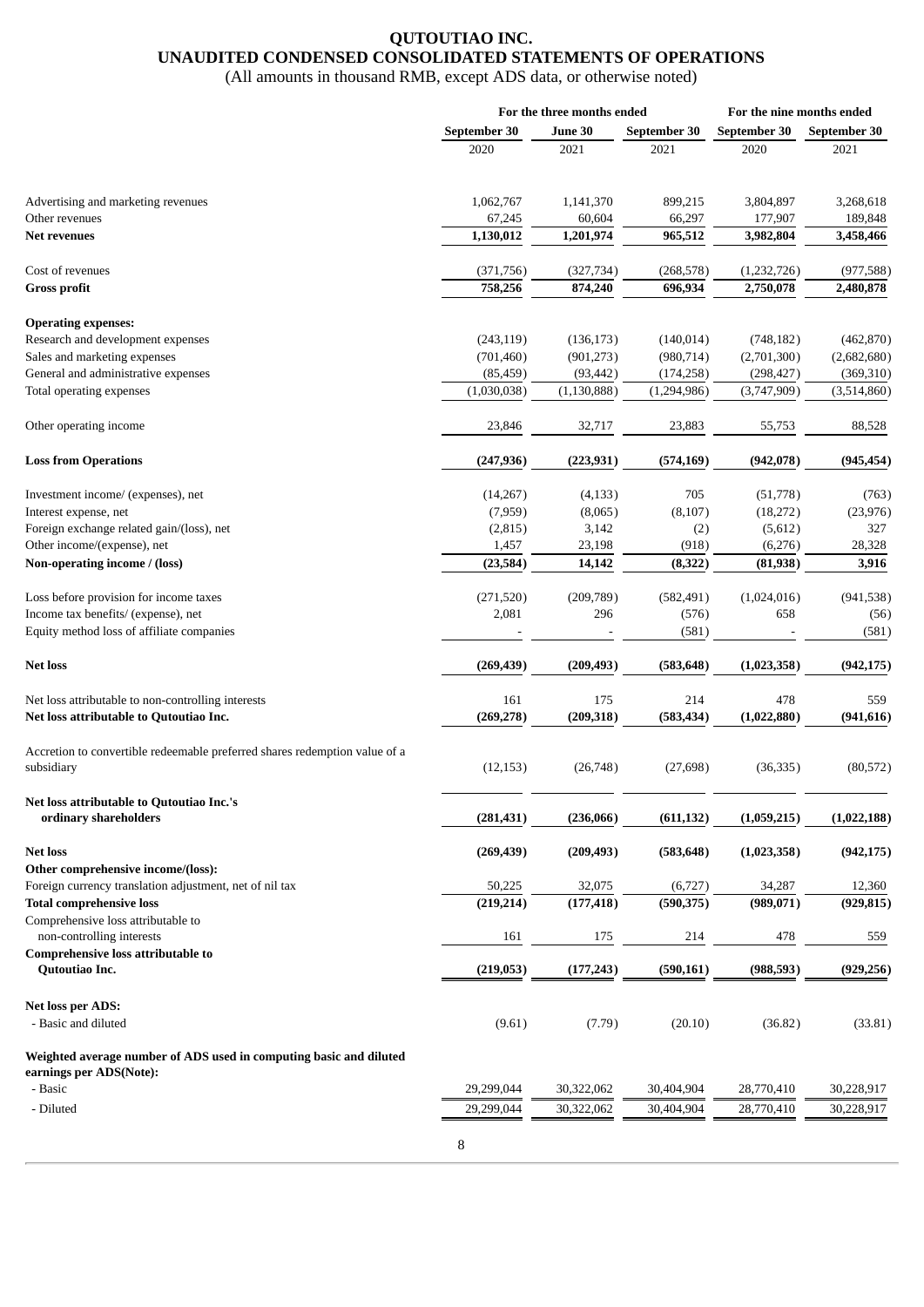## **QUTOUTIAO INC. Reconciliation of GAAP And Non-GAAP Results**

(All amounts in thousand RMB, except ADS data, or otherwise noted)

|                                                                                               | For the three months ended |                         |            | For the nine months ended |              |  |
|-----------------------------------------------------------------------------------------------|----------------------------|-------------------------|------------|---------------------------|--------------|--|
|                                                                                               | September 30               | June 30<br>September 30 |            | September 30              | September 30 |  |
|                                                                                               | 2020                       | 2021                    | 2021       | 2020                      | 2021         |  |
|                                                                                               |                            |                         |            |                           |              |  |
| <b>Loss from Operations</b>                                                                   | (247, 936)                 | (223, 931)              | (574, 169) | (942, 078)                | (945, 454)   |  |
| Add: Share-based compensation expenses                                                        |                            |                         |            |                           |              |  |
| Cost of revenues                                                                              | 4,361                      |                         | 170        | 10,923                    | 1,166        |  |
| General and administrative                                                                    | 49,066                     | 3,017                   | 12,822     | 114,606                   | 56,925       |  |
| Sales and marketing                                                                           | 22,104                     |                         | 23,230     | 47,404                    | 25,540       |  |
| Research and development                                                                      | 62,473                     | 20,491                  | 22,280     | 157,664                   | 92,047       |  |
| <b>Non-GAAP Loss from Operations</b>                                                          | (109, 932)                 | (200, 423)              | (515, 667) | (611, 481)                | (769, 776)   |  |
| <b>Net loss</b>                                                                               | (269, 439)                 | (209, 493)              | (583, 648) | (1,023,358)               | (942, 175)   |  |
| Add: Share-based compensation expenses                                                        |                            |                         |            |                           |              |  |
| Cost of revenues                                                                              | 4,361                      |                         | 170        | 10,923                    | 1,166        |  |
| General and administrative                                                                    | 49,066                     | 3,017                   | 12,822     | 114,606                   | 56,925       |  |
| Sales and marketing                                                                           | 22,104                     |                         | 23,230     | 47,404                    | 25,540       |  |
| Research and development                                                                      | 62,473                     | 20,491                  | 22,280     | 157,664                   | 92,047       |  |
| <b>Non-GAAP</b> net loss                                                                      | (131, 435)                 | (185, 985)              | (525, 146) | (692, 761)                | (766,497)    |  |
| Net loss attributable to Qutoutiao Inc.                                                       | (269, 278)                 | (209, 318)              | (583, 434) | (1,022,880)               | (941, 616)   |  |
| Add: Share-based compensation expenses                                                        |                            |                         |            |                           |              |  |
| Cost of revenues                                                                              | 4,361                      |                         | 170        | 10,923                    | 1,166        |  |
| General and administrative                                                                    | 49,066                     | 3,017                   | 12,822     | 114,606                   | 56,925       |  |
| Sales and marketing                                                                           | 22,104                     |                         | 23,230     | 47,404                    | 25,540       |  |
| Research and development                                                                      | 62,473                     | 20,491                  | 22,280     | 157,664                   | 92,047       |  |
| <b>Non-GAAP</b> net loss                                                                      |                            |                         |            |                           |              |  |
| attributable to Qutoutiao Inc.                                                                | (131, 274)                 | (185, 810)              | (524, 932) | (692, 283)                | (765, 938)   |  |
| Net loss attributable to                                                                      |                            |                         |            |                           |              |  |
| Qutoutiao Inc.'s ordinary shareholders                                                        | (281, 431)                 | (236,066)               | (611, 132) | (1,059,215)               | (1,022,188)  |  |
| Add: Share-based compensation expenses                                                        |                            |                         |            |                           |              |  |
| Cost of revenues                                                                              | 4,361                      |                         | 170        | 10,923                    | 1,166        |  |
| General and administrative                                                                    | 49,066                     | 3,017                   | 12,822     | 114,606                   | 56,925       |  |
| Sales and marketing                                                                           | 22,104                     |                         | 23,230     | 47,404                    | 25,540       |  |
| Research and development                                                                      | 62,473                     | 20,491                  | 22,280     | 157,664                   | 92,047       |  |
| Non-GAAP net loss attributable to                                                             |                            |                         |            |                           |              |  |
| Qutoutiao Inc.'s ordinary shareholders                                                        | (143, 427)                 | (212, 558)              | (552, 630) | (728, 618)                | (846, 510)   |  |
| <b>Non-GAAP net loss per ADS:</b>                                                             |                            |                         |            |                           |              |  |
| — Basic and diluted                                                                           | (4.90)                     | (7.01)                  | (18.18)    | (25.33)                   | (28.00)      |  |
| Weighted average number of ADS used in computing basic and diluted<br>earnings per ADS (Note) |                            |                         |            |                           |              |  |
| — Basic                                                                                       | 29,299,044                 | 30,322,062              | 30,404,904 | 28,770,410                | 30,228,917   |  |
| - Diluted                                                                                     | 29,299,044                 | 30,322,062              | 30,404,904 | 28,770,410                | 30,228,917   |  |

Note: For all the periods presented, basic and diluted loss per ADS assuming the change of ADS ratio from a ratio of four ADSs to one Class A ordinary share to a new Ratio of two ADSs to five Class A ordinary shares occurred at the beginning of the earliest period presented.